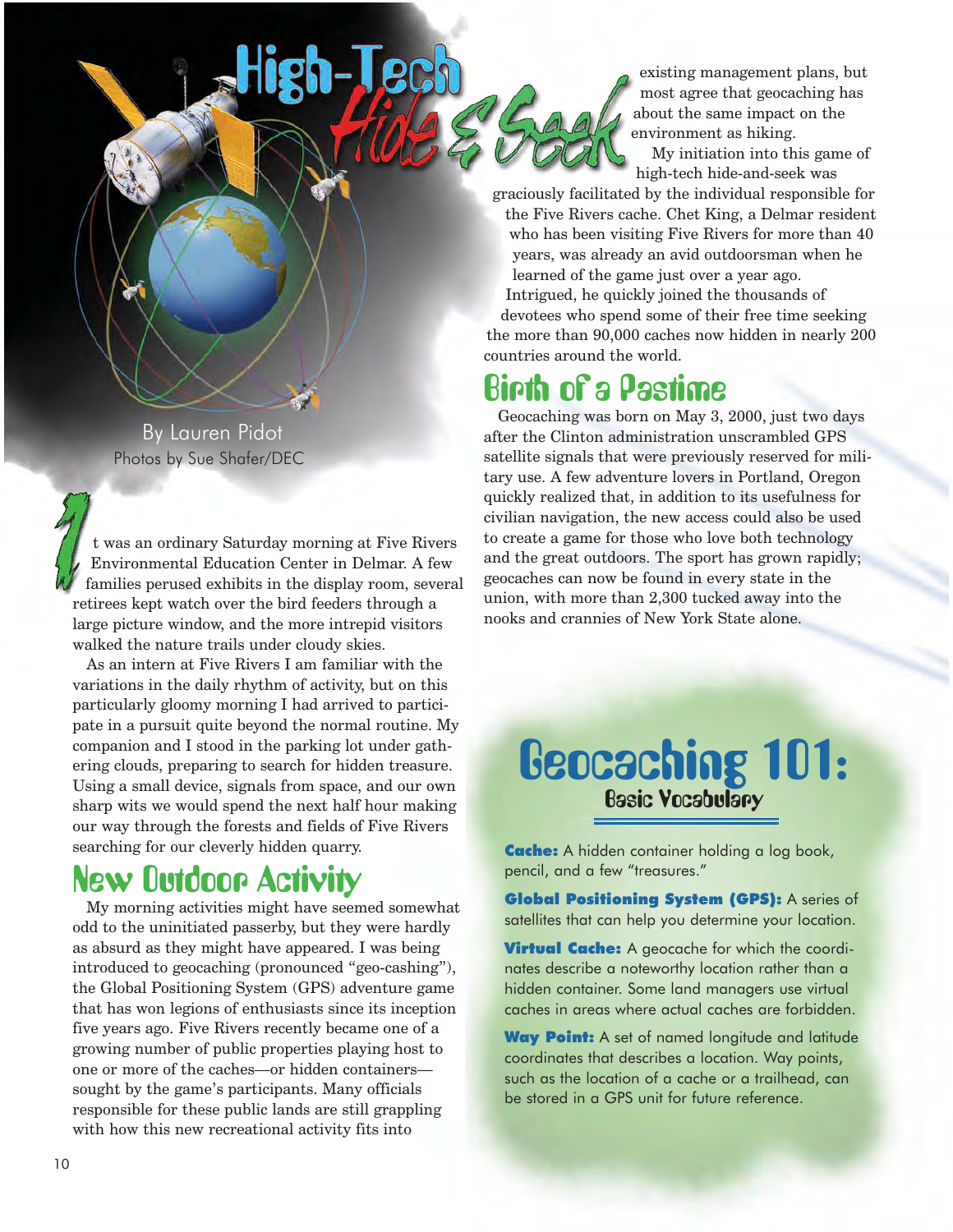The heart of this technologydriven adventure game is, appropriately enough, a website. By visiting <www.geocaching.com>, players can obtain coordinates of caches located in their region. With a free membership, enthusiasts can also register the coordinates of their own caches, log their finds, and discuss all things geocache with those similarly enthralled.

Though I had scanned the website the day before, I required a crash course in GPS technology before I could embark on my hunt. Chet guided me through the A log book entry left for future geocachers. I flipped through the 20 or so functions of his GPS receiver,

which runs on AA batteries and is the approximate size and shape of a cell phone. While waiting for the receiver to lock on to the satellite signals, Chet showed me how to enter coordinates and make an arrow appear to point me in their direction. The device also reported my distance from the target, although it offered no clues to navigating obstacles I might meet on the way.

During this orientation, Chet mentioned that he had found purchasing this small device more challenging than buying a car. A portable GPS unit can run between \$100 and \$1,000, with the price depending on the features and precision desired by the buyer. Receivers can be customized for road navigation, hunting, and even golf! Units must be able to pick up the signals from at least three of the two dozen GPS satellites currently in orbit in order to determine, with any accuracy, the distance and direction of a desired destination. The better the unit, the more easily signals are picked up, and the more precise the reading.

### Treasure Found

After 20 minutes of following the receiver's arrow while attempting to stay on the Five Rivers' designated paths, the distance reading dwindled to 50 and then 20 feet. As we neared his cache, Chet admitted that his fixation on the technology has occasionally proved a handicap when it comes to actually finding the "treasure." While his eyes tend to remain on the receiver, his wife, who is his frequent companion in the game, will watch the scenery, and is very often the first person to locate the cache. A GPS unit will bring you accurately within a few feet of your goal, but from there you must do the rest. According to convention, caches may not be buried, but may be concealed in numerous other ways. The actual cache can also vary from an old army



ammunition box to a tiny film canister.

When I finally located the cache's devilishly clever hiding spot, I pried open the lid to find an eclectic array of trinkets and, most importantly, a well-used log book. The "treasures" are available on a take-something, leave-something basis, with the initial trove supplied by the creator. While not every cache is stuffed with prizes, all contain a notebook or sheet on which a triumphant player can record his or her success.

previous entries in the log book,

before settling on a blank page to scrawl my own declaration of victory. While several writers described Five Rivers as a lifelong favorite natural space, many noted that geocaching had brought them to the grounds for the first time or for the first time in many years. Geocachers consistently expressed an appreciation for the scenery as much as for the cleverness of the cache. The thrill of the game may be the hunt, but all seem to agree that one of its greatest benefits is the opportunity to discover new places of natural beauty.

# Preventing Conflicts

As the number of caches on public lands increases, many property managers are attempting to balance resource protection while accomodating a new audience. While most geocachers seem to understand land managers' responsibility to protect both sensitive natural areas and public safety, they are concerned



Just like satellite dishes, hand-held GPS units receive satellite signals from space.